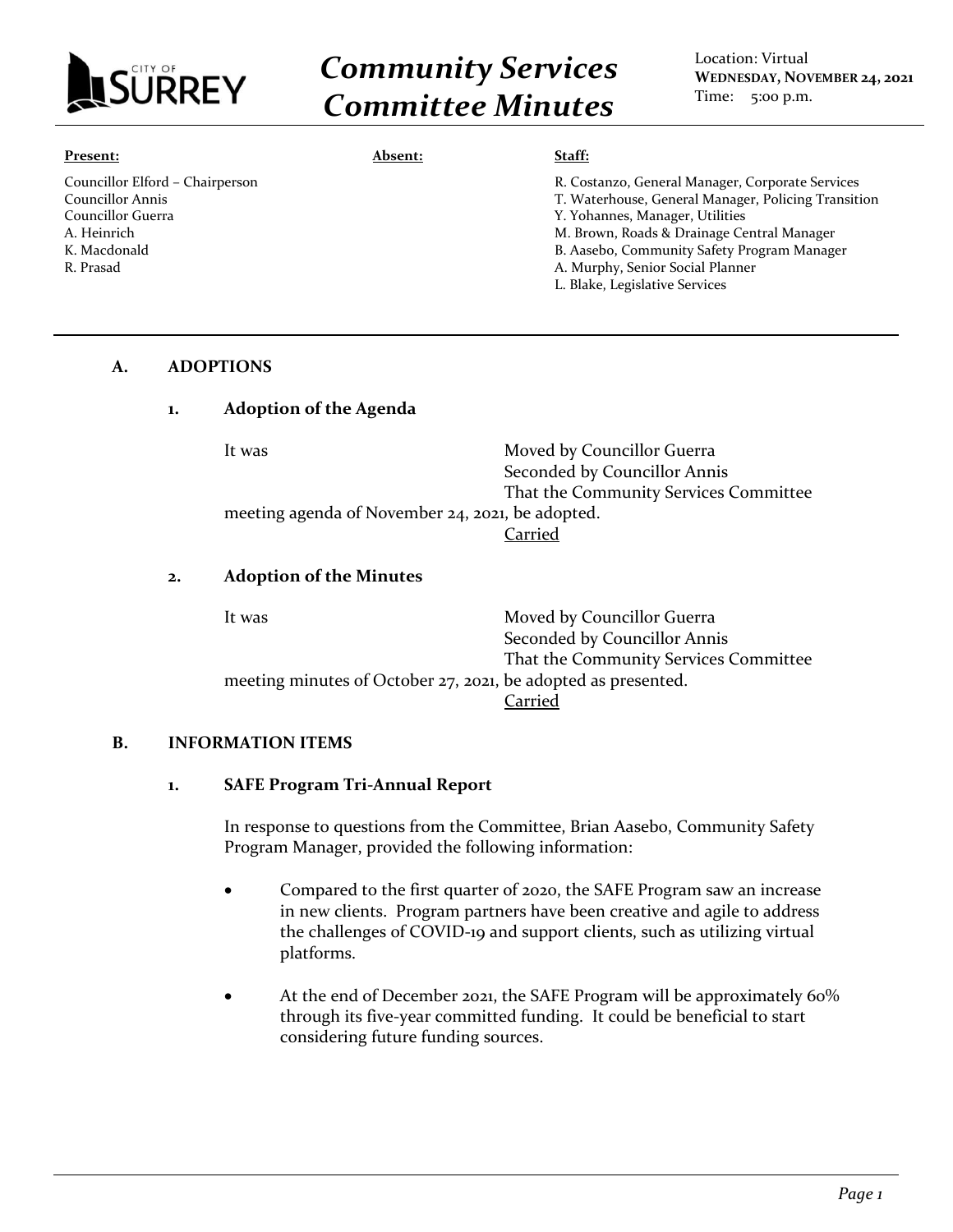# **C. PRESENTATIONS/NEW BUSINESS**

### **1. Update on Extreme Weather Response**

Aileen Murphy, Senior Social Planner, provided the following update regarding the Extreme Weather Response (EWR):

- The EWR program typically runs from November 1 March 31; however, earlier this fall, BC Housing announced that this year, it could start in October if the need arose due to weather conditions and shelters were ready to open. An EWR shelter is a temporary shelter that opens overnight during extreme weather alerts and provides a mat, bedding and snack to guests. EWR shelters do not provide connections to services. The official Surrey/White Rock EWR Plan identifies the criteria for when an EWR alert will be called. The alert may vary from area to area, as it is based on the local weather forecast and conditions.
- Funding for the EWR program is provided by BC Housing to communities where the number of unhoused residents exceeds the number of shelter spaces available. The Homelessness Services Association of British Columbia (HSABC) is contracted to manage the EWR program in Vancouver and Surrey. The EWR program funding covers the program coordinator, overnight shelter staff, a snack for clients, cleaning, first aid supplies and transportation to the shelters, as needed. Funding is not provided for rent, so shelter spaces are sought for free from community organizations.
- Surrey currently has 61 EWR mats in five locations, with 49 co-ed mats, six female-only mats and six youth-only mats. The HSABC continues to seek shelter space, specifically in City Centre and Newton. It is common for occupancy to be low at the start of the EWR season. Occupancy rates generally increase as the weather becomes more extreme and residents become more aware of the shelters.
	- o Pacific Community Church in Cloverdale is operated by Options and provides 15 co-ed mats. It has been open for 12 nights to date and had between 7 to 16 guests on those dates.
	- o Mount Olive Lutheran Church in South Surrey is operated by Options and provides 20 co-ed mats. It has been open for 17 nights to date and had between 1 to 12 guests on those dates. The Church has also offered its foyer as an overflow if needed.
	- o Fleetwood Christian Reform Church in Fleetwood is operated by Lookout and provides 14 co-ed mats. It has been open for 11 nights to date and had between 8 to 15 guests on those dates. Most of the guests are individuals who had been transported from City Centre.
	- o Atira Shamai House in Whalley is operated by Atira and provides six female-only mats. This location has been open for 20 nights since mid-October and had between zero and six guest each night, with the six-person maximum being met seven times.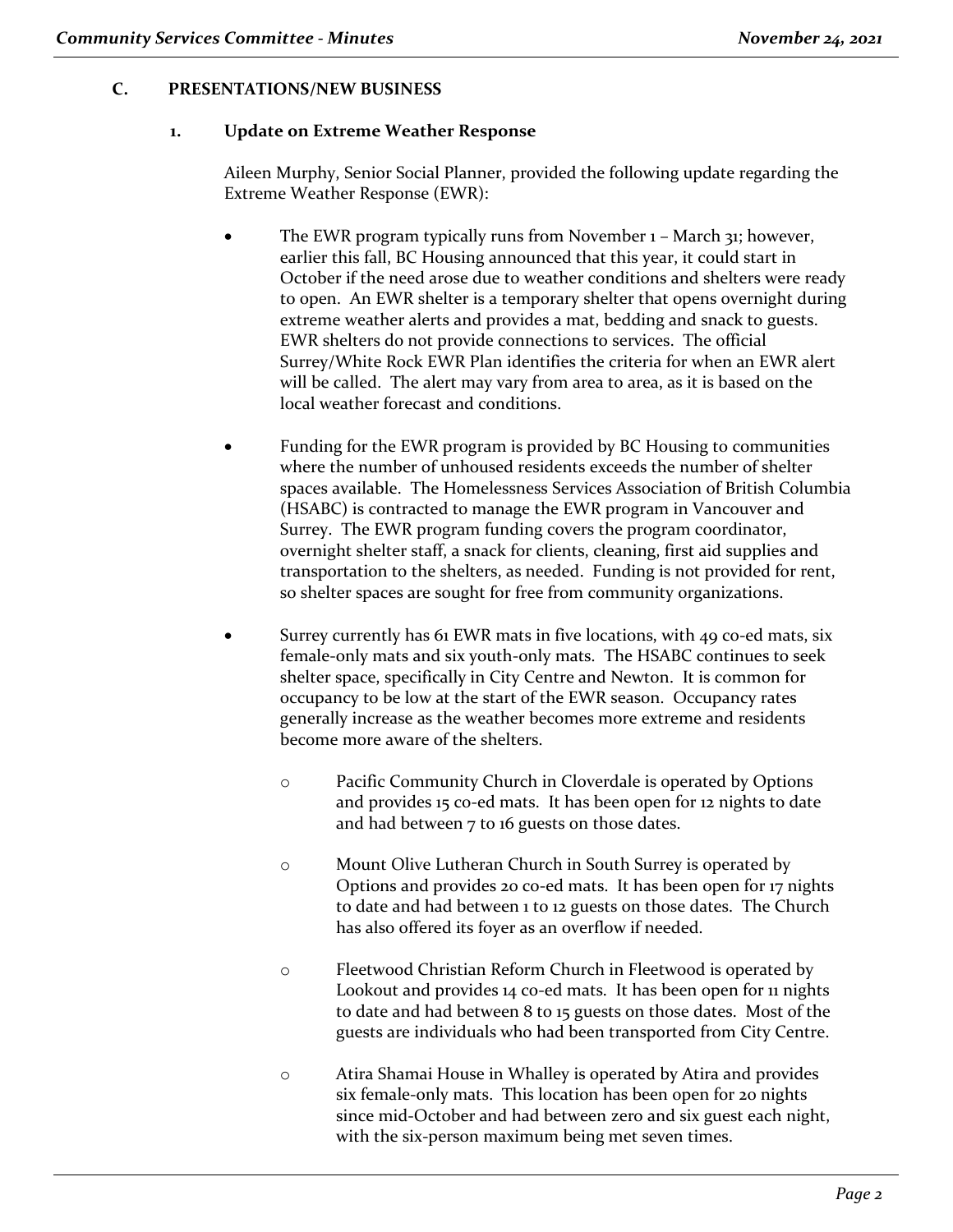o PCRS Youth Hub in Whalley is operated by Pacific Community Resource Society and provides six youth mats. This location has been open for 12 night with one mat used two times. This EWR location has been in operation for a few years and generally does not receive many guests.

In response to questions from the Commission, Ms. Murphy provided the following information:

- The HSABC EWR Coordinator has indicated that the low occupancy rates are likely due to it being early in the EWR season.
- The Peace Portal Alliance Church is not available this year. The faith community in South Surrey is generally quite involved in the EWR program.

# **2. City of Surrey – Snow and Ice Control Operations**

Matt Brown, Roads & Drainage Central Manager, provided a PowerPoint presentation regarding the City's snow and ice control operations. The following information was highlighted:

- Surrey not only takes the basic steps to address snow and ice, such as brining, salting and plowing, but has innovated and expanded its winter maintenance program to include education, communication and technology to provide excellent service to residents.
- The City has developed proactive steps that better educate customers, such as local advertisements, participation in school programs through tours and contests and providing handouts to local businesses outlining their responsibilities after a snowfall.
- Staff have simplified information available the City's website to make it easier to navigate. Staff also developed a widget to allow residents to identify the snow clearing priority of streets. The widget allows a resident to input an address for information regarding the snow clearing priority of that particular road.
- The City utilizes its social media to provide residents with updates, information and educational tips, as well as interactive videos. Staff receive a lot of positive feedback regarding social media posts and residents liking and sharing posts helps to distribute information even further.
- Surrey has the most extensive Road Weather Information System (RWIS) of any city in BC. Staff worked with a meteorologist to identify seven microclimates throughout Surrey. There are 10 systems located throughout the city that provide information to a dashboard for staff to use, including surface and air temperature, surface state, road grip and an alarm system for various conditions. This information allows staff to allocate resources as needed.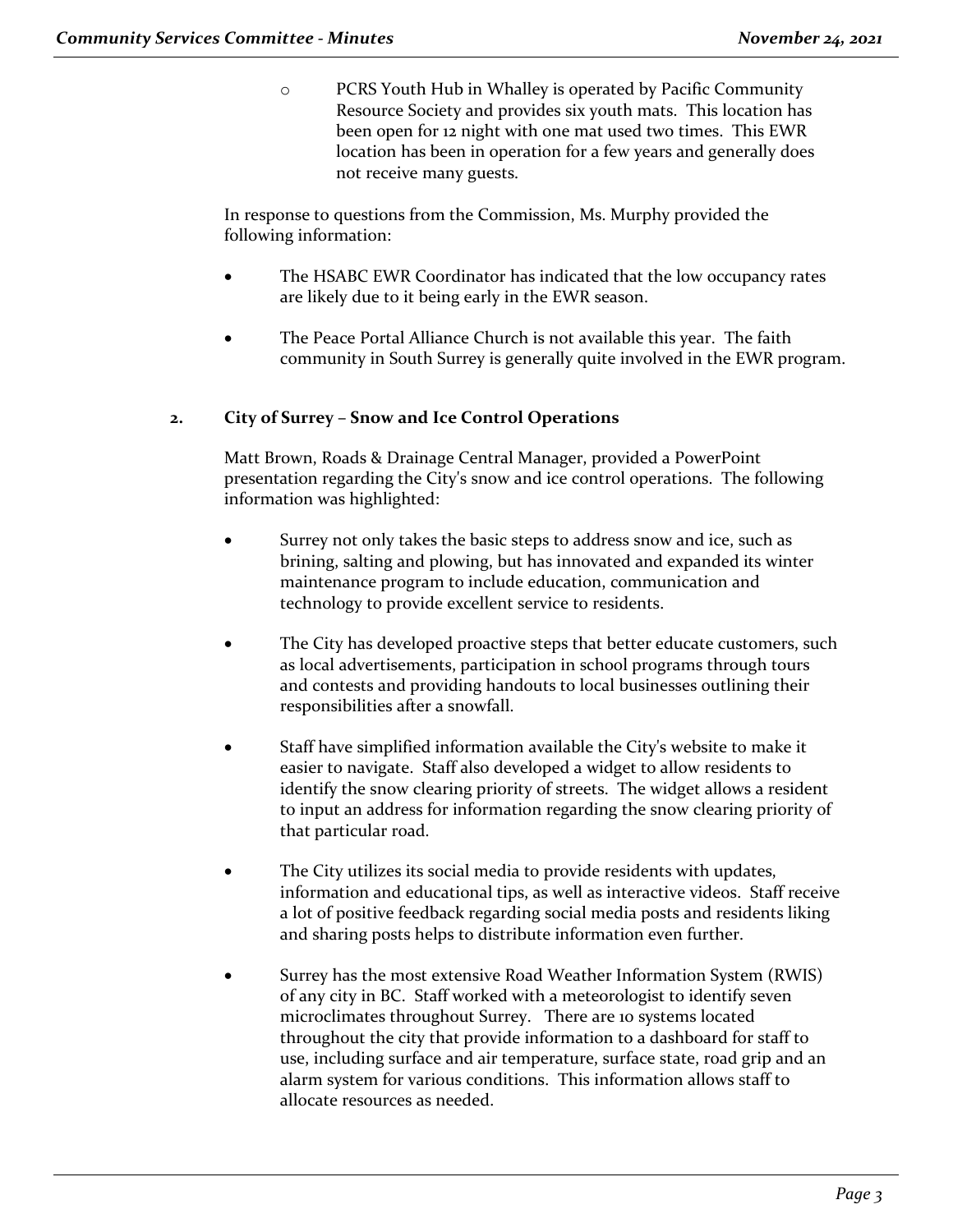- All Surrey fleet vehicles have been equipped with an Automated Vehicle Locator (AVL) system. This allows for better distribution of resources and faster response times to issues as they arise. The AVL system also provides a route completion report. The Surrey Plow Tracker is built from the AVL system and allows residents to see where trucks are, with a half hour delay for the safety of the truck drivers. This helps residents better plan their routes during snow events.
- The City has implemented turn by turn route navigation for drivers. These pre-defined routes help integrate staff as needed, for example if a driver needs to refuel or gather more supplies, another driver can more easily take over the route. This also helps ensure no roads are missed and is an easier navigation system for drivers.
- Epoke salt spreaders have been integrated into the City's fleet. Epoke is a technologically advanced system that controls salt spreading based on GPS information, taking into account road size changes. This automated system ensures consistency in material spreading, allows drivers to focus on the roads and increases efficiency.
- The City piloted Willie tractors to clear key sidewalks linkages that require winter maintenance, such as near transit and hospitals in City Centre. Willie tractors are multi-purpose machines and can also be used for pressure washing and sweeping. Feedback has been positive and staff are looking to expand the use of Willie tractors to other city centres.
- The City's updated Snow & Ice Policy clearly identifies arterial and main roads as the first priorities for winter maintenance operations. After clearing priority roads, typical weather patterns in the Metro Vancouver area usually change to rain and remaining streets do not require snow removal.

In response to questions from the Committee, Mr. Brown provided the following information:

- The RWIS reads the grip (friction co-efficient) for each microclimate within the city.
- Dispatch and maintenance supervisors meet frequently to discuss what went well and what can be improved during winter weather events.
- Brining the roads prior to snowfall prevents ice from bonding to the asphalt and results in less products being used.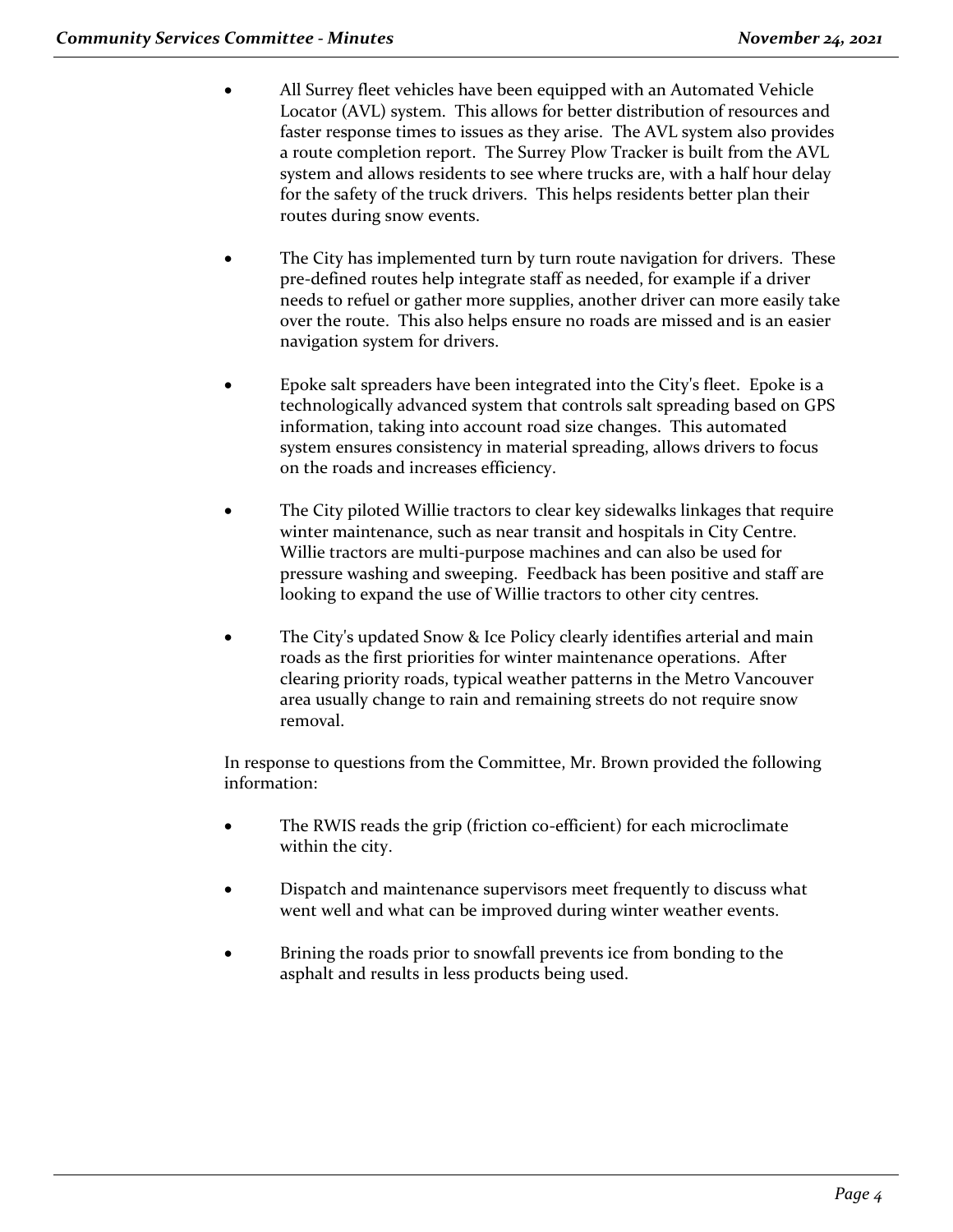# **3. City of Surrey – Review of Drainage Effectiveness throughout Surrey during November Rain**

Yonatan Yohannes, Manager, Utilities, reviewed drainage effectiveness in Surrey during the November rain storms. The following information was highlighted:

- The City's Drainage Policy is centered on four key objectives:
	- o Convey Minor System Flows (Five-Year event): addresses infrequent run off cause by a five-year weather event.
	- o Convey Major System Flows (100-Year event): infrastructure such as storm sewers and ditches that provide safe water flow to protect safety and property.
	- o Provide stormwater detention: underground tanks and ponds that control downstream flows.
	- o Follow Agricultural and Rural Subsidiary Development Agreement (ARDSA) criteria for lowlands as established by the Ministry of Agriculture. These standards ensure proper drainage for crops.
		- During the dormant period from November 1 February 28, runoff should be removed from a 10-year, five-day storm within five days;
		- During the growing period from March  $1 -$ October 31, runoff should be removed from a 10-year, two-day storm within two-days; and
		- Between storm events, a base flow in channels should be maintained at 1.2 metres below field elevation.
- An atmospheric is a narrow band of concentrated moisture in the atmosphere that condenses into precipitation when it hits land. These events tend to result in higher rainfall and cause massive rain events .
- During the rain event from November 13 15, 2021, North Surrey experienced a 25-year, 24 hour event, while Central and South Surrey exceeded a 100-year, 24 hour event. In addition, the rain event was preceded by an additional 20 millimeters of rain on November 11 and 12. This event exceeded ARSDA criteria and the five-day post-storm removal was exceeded due to the amount of rain received.
- In upland areas, the event resulted in 800 drainage related service requests, with 160 of those related to City drainage or infrastructure. There were road closures for up to 36 hours, detention ponds were activated, there was private property flooding and two landslides reported. Most flooding in the uplands was due to sediment accumulation or drainage pond plugs.
- In lowland areas, some pump stations were unable to keep up with water levels, but were able to drain once the Fraser River level lowered. The Serpentine and Nicomekl Rivers experienced very high, prolonged water levels. High ocean tides provided little relief from flood box reliefs, but this issue resolved once river levels retreated. Pump stations required supplemental pumps in order to reduce water levels. There were minor dyke breaches along the Serpentine River between 88 Avenue and Highway 15.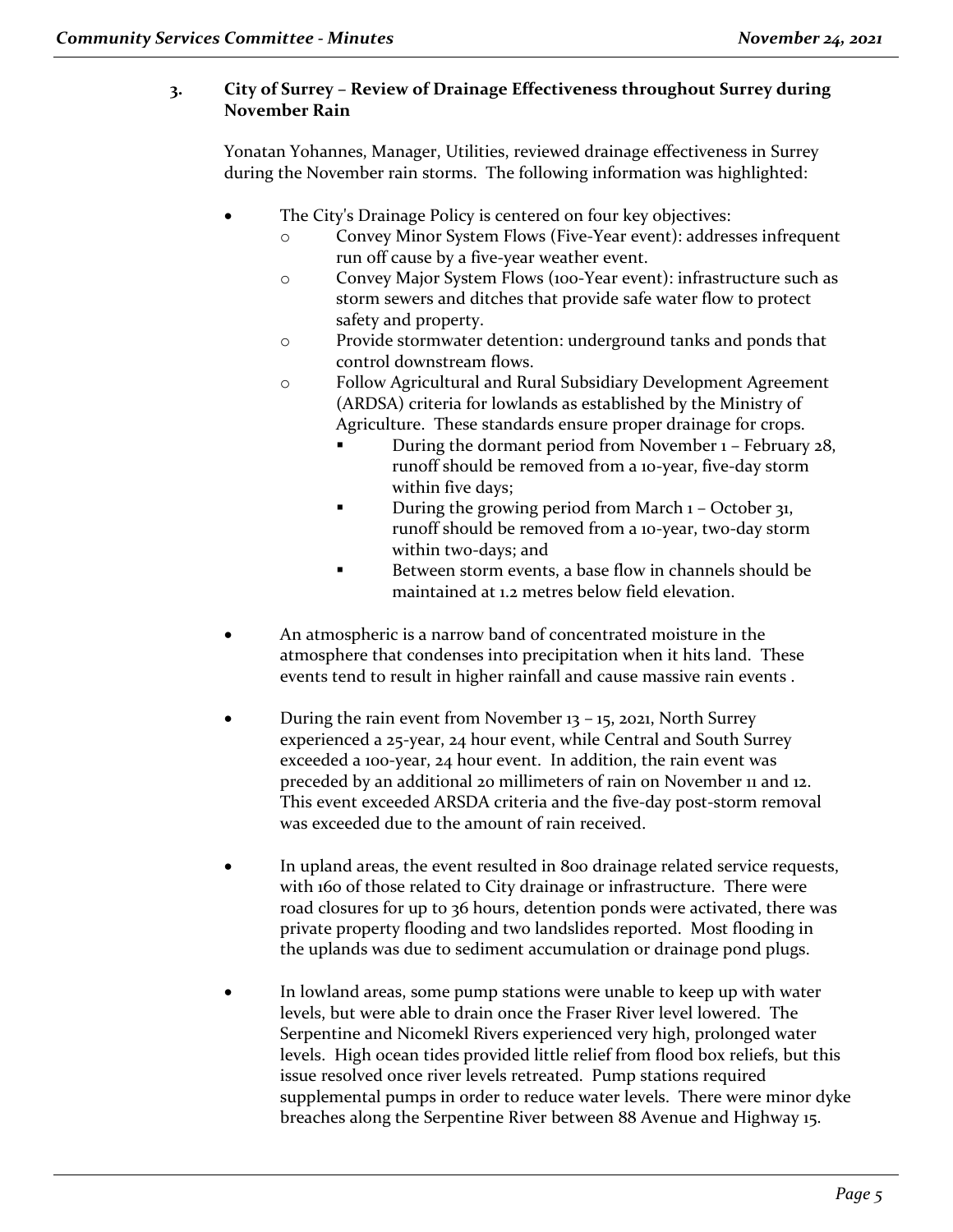- Overall, the City's drainage systems performed fairly well in response to the storm event and there were no catastrophic floods in Surrey. It served as a reminder for the need to continuously invest in and improve drainage and flood control, as these will be critical areas moving forward.
- Overall challenges to consider include addressing runoff volume. In lowland areas in particular, there was a dyke breach, reliance on pump stations due to high ocean tides and Fraser River levels, insufficient pumping capacity at some stations and issues related to prolonged high river levels in the Serpentine and Nicomekl.
- Staff are already inspecting dykes and lowland bridges as needed. Some of these structures require repair. Staff are reviewing opportunities to increase pumping capacity at underperforming pump stations, replace lowland bridges and advance discussions with the City and Township of Langley regarding the Upper Nicomekl catchment. The City is also continuing to raise dykes and spillways throughout the lowlands. Most of the potential upgrades are not currently funded by the Drainage Utility, so additional external and/or internal funding would be required to make Surrey more resilient to future floods and storm events.

In response to questions from the Committee, Mr. Yohannes provided the following information:

- There were no landslides reported on the north bluff of the BNSF railway; however, BNSF has advised that they will monitor the site, as landslides can occur a few days following a storm.
- There have been no reports of loss of livestock. A more fulsome report will be provided at the December 8, 2021 Agriculture, Environment and Investment Committee meeting.
- Crescent Beach was not heavily impacted by the storm, as there was very little tidal effect and minimal winds.
- Staff are currently looking into mitigating future flooding on Highland Road between 142 Street and 144 Street, as water was coming in over the culvert in this area.
- There is potential to increase the scale of existing infrastructure, replace low-performing pumps with higher capacity pumps and replace and add pumps to sea dams. Staff are reviewing rain fall data and considering climate change impacts to update how the City sizes its infrastructure. While there are a lot of upgrades the City can undertake, new infrastructure will also be required.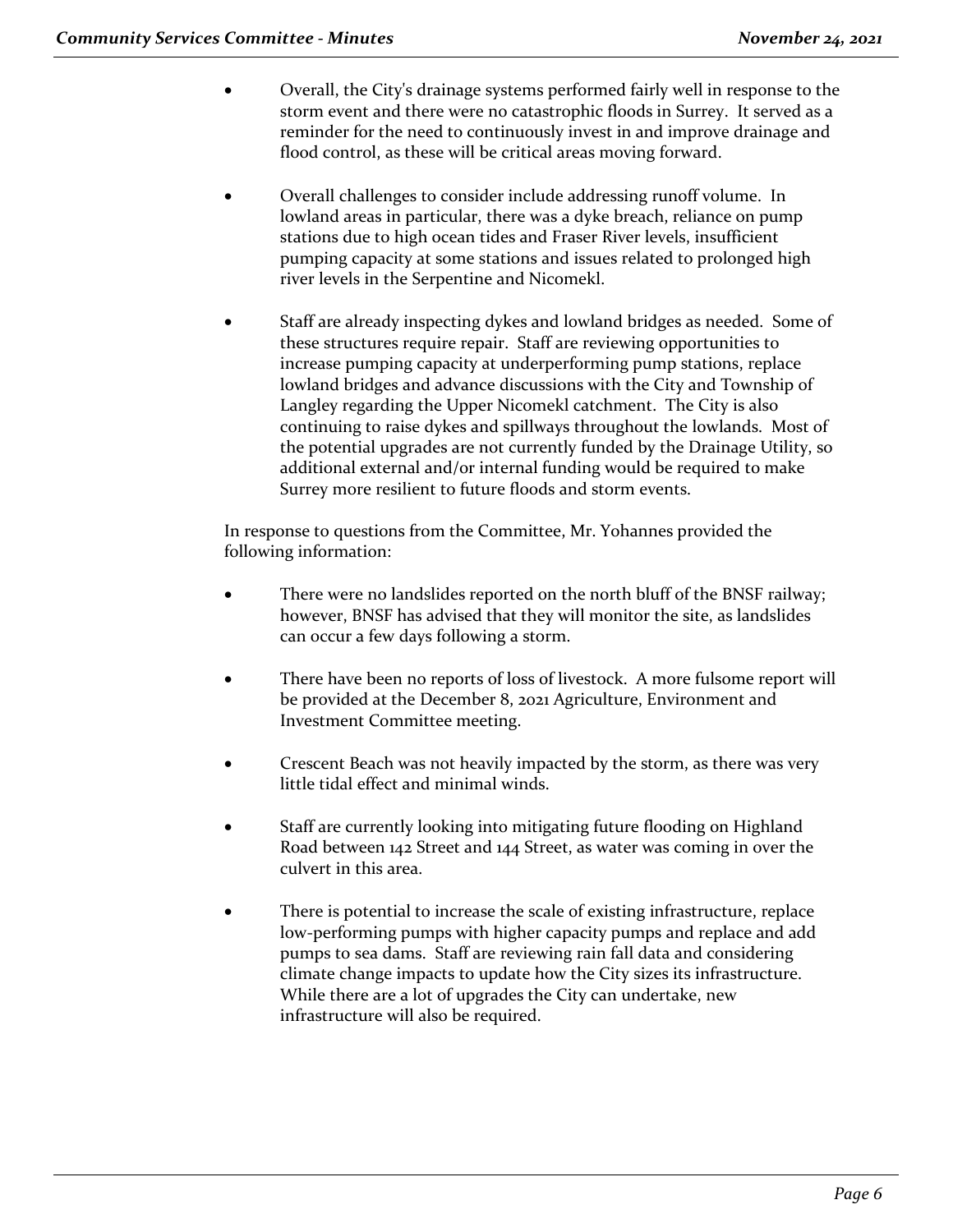# **4. Pandemic Response Program**

Terry Waterhouse, General Manager, Policing Transition, provided a PowerPoint presentation regarding the pandemic response program and highlighted the following information:

- In March 2021, the City created a Pandemic Response Package with six programs design to support vulnerable populations. With Council feedback and endorsement, staff worked with BC Housing and Fraser Health on a grant application for a Union of British Columbian Municipalities (UBCM) grant program. In July, it was announced that the City would receive a grant of \$14 million for its Pandemic Response Package and staff began working with BC Housing, Fraser Health and key service providers to implement the programs.
- Ideaspace has been hired as a professional facilitator for the Safety and Community Services Network. Planning for the Network is underway in partnership with BC Housing and Fraser Health for the Network operation and staff are finalizing a Terms of Reference for effectiveness and efficiency. The Network is being developed to ensure the table is for stakeholders as well as people with lived experience.
- Residents have been moved from the former Steve Cobon location and staff are in the process of refurbishing the site. Fraser Health will be implement an Integrated Response Team to work with residents at the site. It is anticipated that the site will be ready for occupancy by early 2022 and provide 60 beds.
- Site selection is underway for Nourish Surrey, which will provide food and refreshment, as well as popup health services. A 3,000 square facility is needed, ideally with an existing kitchen and washrooms. BC Housing will provide additional supports at the site.
- Staff are in the procurement phase of mobile washrooms and shower trailers and site identification for the Healthy Living program.
- Planning is underway with Bylaws regarding the service delivery model for the SMART Cart, which will make Bylaw Officers a more proactive force and help get more people connected to services. Staff are being sought to support this program and new vehicles and equipment will be purchased. Staff are also liaising with the Vulnerable Women and Girls Group for allocation of budget to existing mobile outreach for women, as women are particularly vulnerable when they are experiencing homelessness.
- Engineering staff are currently working on budget and staffing needs for the Clean Team program and considering a peer employment model for litter pick up and needle disposal.
- Staff are working on details for the Mayor's Summit on Homelessness, scheduled for early 2022.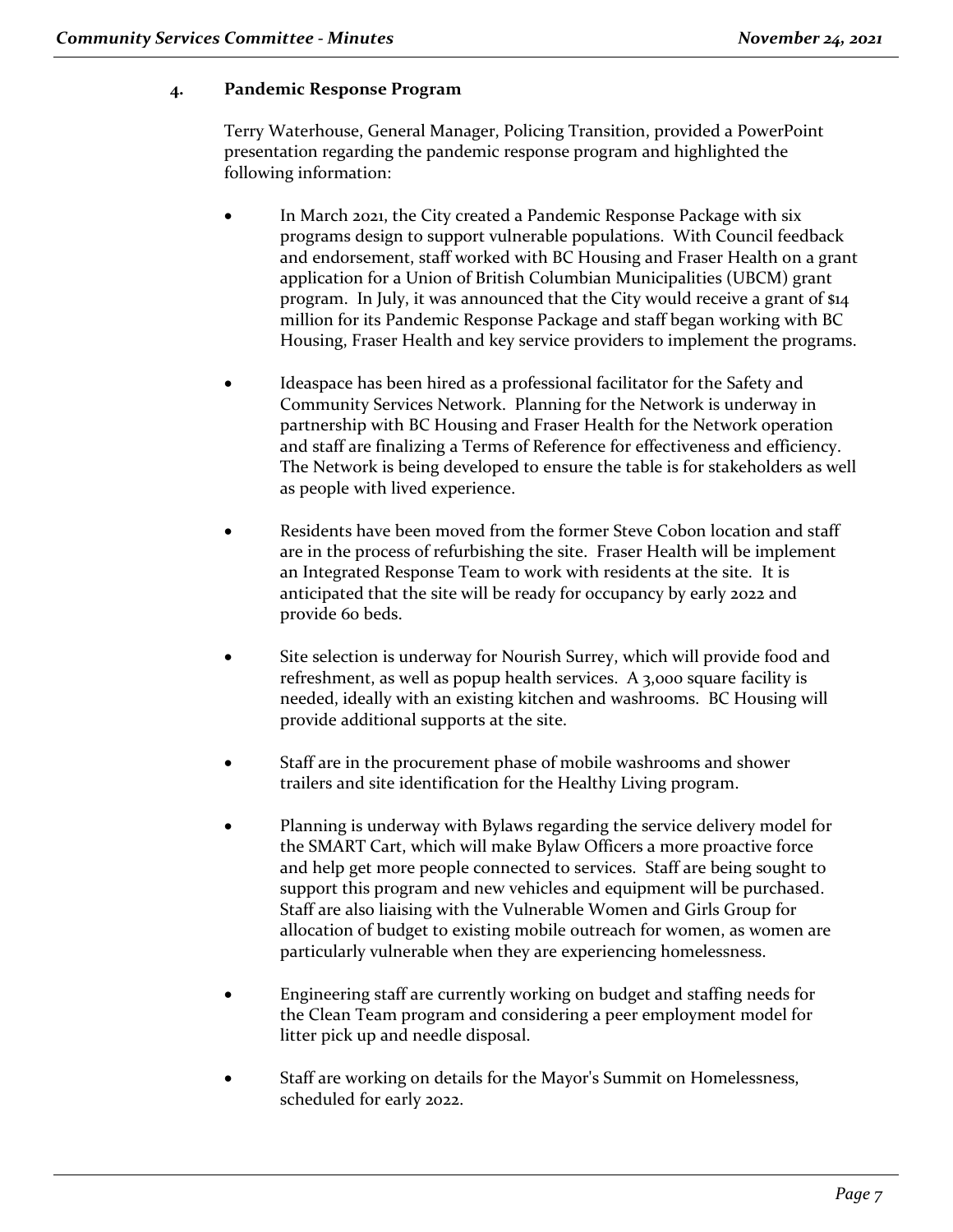Councillor Elford experienced technical difficulties and left the meeting. Councillor Guerra assumed the role of Chair at 6:35 p.m.

> In response to questions from the Committee, Mr. Waterhouse provided the following information:

• Staff are aware of concerns raised by Fraser Health regarding the need for washroom facilities near Surrey Memorial Hospital. A partnership to implement mobile Healthy Living facilities in that area could be considered to address these concerns.

Councillor Elford rejoined the meeting at 6:39 p.m. and assumed the role of the Chair.

The Committee suggested looking at international models for the Mayor's Summit on Homelessness, specifically how San Francisco was able to address their priority populations.

#### **D. OUTSTANDING BUSINESS**

This section had no items.

### **E. ITEMS REFERRED BY COUNCIL**

This section had no items.

# **F. CORRESPONDENCE**

This section had no items.

# **G. OTHER BUSINESS**

# **1. Proposed 2022 Community Services Committee Meeting Schedule**

Meetings are proposed to be held at 5:00 p.m. on the last Wednesday of each month, excluding August. A December meeting can be held at the call of the Chair.

It was **Moved by Councillor Guerra** Seconded by Councillor Annis That the Community Services Committee adopt the proposed 2022 meeting schedule as presented. Carried